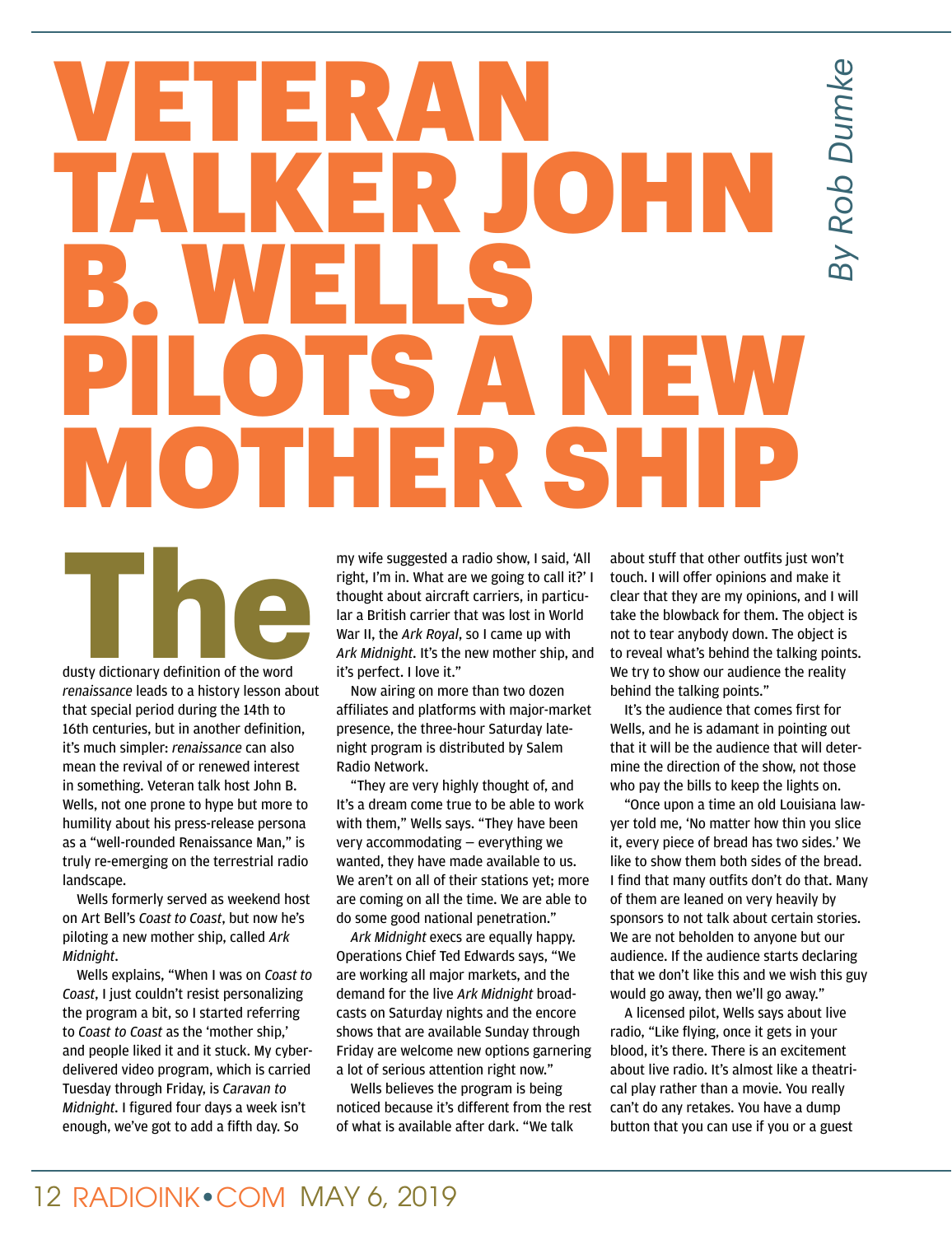RADIO NEEDS REMEMBER HAT THEY **ERE GIVEN CENSE** CT IN E PUBLIC ITEREST, AS A PUBLIC TRUSTEE. THEY SHOULD **RECOGNIZE** THIS AS A NEAR-SACRED FRANCHISE TO BE A PUBLIC **SERVICE** AND NOT BE AFFECTED BY POLITICAL ACTIONS TAKEN ON BY OTHERS."

MAY 6, 2019 RADIOINK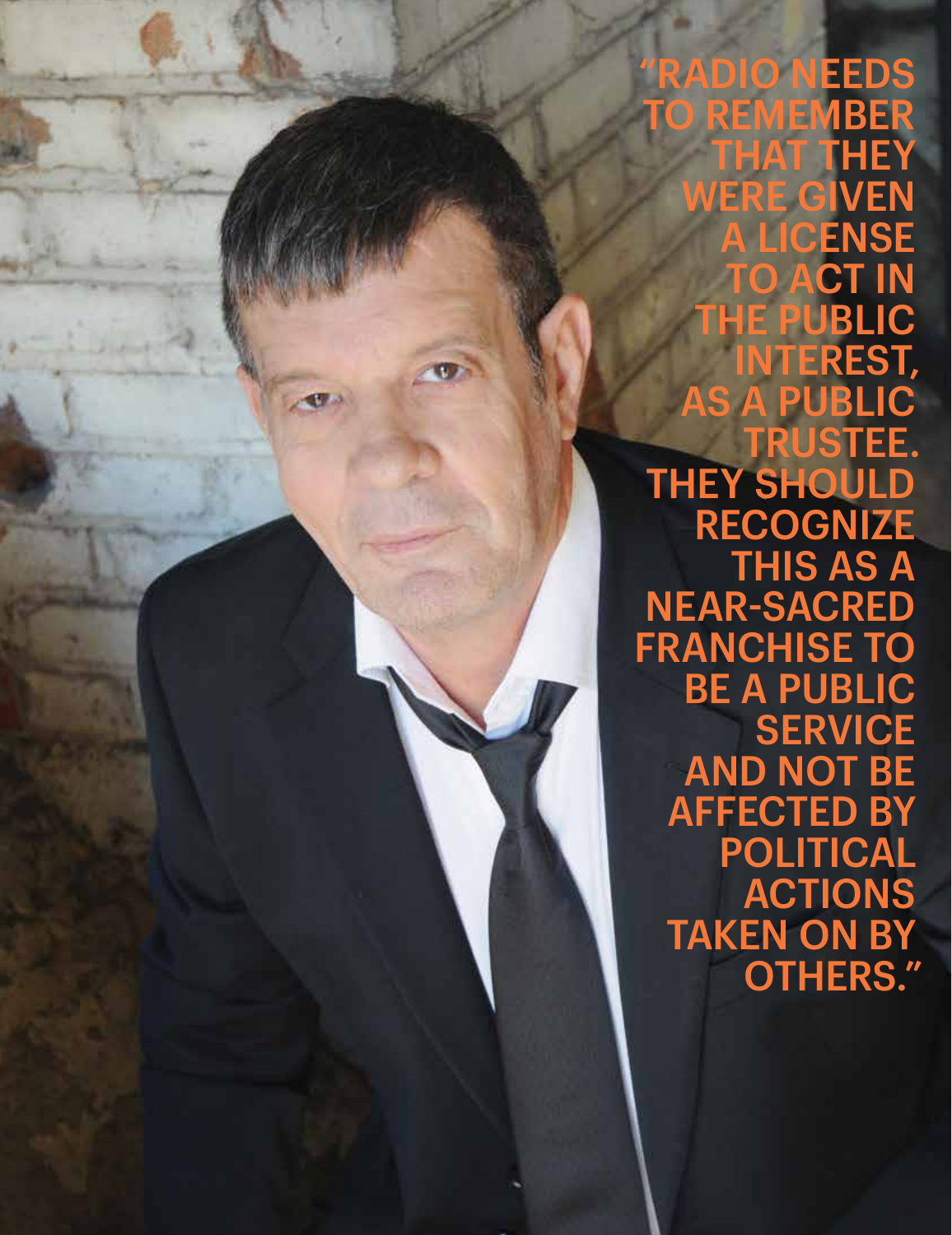"I'M MORE INTERESTED IN WHAT SHAPES THE WAY PEOPLE THINK, AND WHY THEY THINK THE WAY THAT THEY DO. SOMETIMES THAT'S FAR MORE INTERESTING THAN WHAT THEY **ACTUALLY** THINK ABOUT AND BELIEVE."





makes a mistake, but other than that, you need to be quick. If something goes wrong, you need to fix it. There is just an excitement and immediacy about live radio that simply can't be duplicated by recording or by constant do-overs."

For Wells, audience engagement on live radio works best when the topics are timely and the guests are interesting. "I like to be around and talk to people who are a lot smarter than I am. The best part about it is being able, in many cases, to talk with somebody that has spent 20 or 30 years on one subject and the only thing they were interested in was developing everything that could be known about the subject. I'm more interested in what shapes the way people think, and why they think the way they do. Sometimes that's far more interesting than what they actually think about and believe."

Being an active participant and observer with some significant time navigating the radio landscape helps Wells shape his views on the changes in the business. "There's a lot of content out there, that's for sure," he says. "It's either talk or music. I guess music radio is all right. I think the playlists are somewhat restricted, but they always have been. The freeform days are kind of over with, and I guess in a way that's good — because you might like the jock but you don't like his taste in music,

and now the station is being held hostage by someone's musical tastes.

"AM radio seems to be the last bastion of what anyone can call conservative. People need to understand what conservative means. It means to hold on to what you've got, don't just abandon what has held you in good stead up to this point. For a lot of people, just the word *conservative*, let alone conservative radio, means 'This is square, same old, same old. My country right or wrong.' That's simply not true."

He adds, "I really don't see much difference in radio today than what I was observing in radio in the 1990s. I don't hear much left-wing commentary over the big stations. Which is pretty good because we do hear it over the big TV networks and channels."

Going forward, Wells believes for radio to remain viable and relevant, it needs to promote itself better and define its niche in the media mix. To that end, he offers this: "Radio needs to remember that they were given a license to act in the public interest, as a public trustee. They should recognize this as a near-sacred franchise to be a public service and not be affected by political actions taken on by others. I really think they need to stay as neutral as they can. There is a vast array of fringe groups and fragmentation that can dilute the strength of radio. But otherwise I